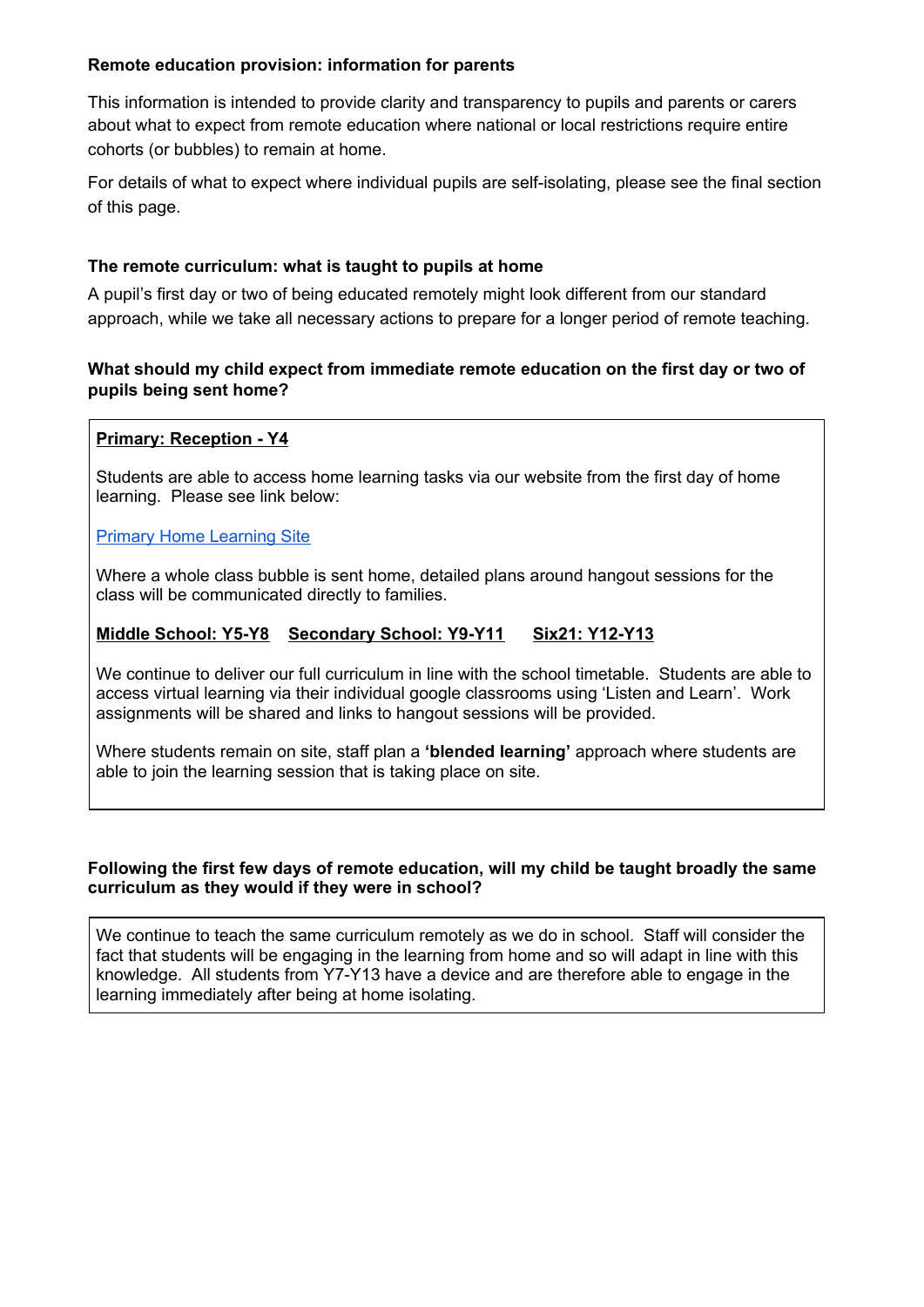# **Remote teaching and study time each day**

# **How long can I expect work set by the school to take my child each day?**

We expect that remote education (including remote teaching and independent work) will take pupils broadly the following number of hours each day:

| Key Stage 1       | 3 hours per day                                                      |
|-------------------|----------------------------------------------------------------------|
|                   | Students follow the home learning plans<br>on google sites           |
| Key Stage 2       | 4 hours per day                                                      |
|                   | Students follow the home learning plans<br>on google sites for Y3/Y4 |
|                   | Students follow their full timetable in Y5<br>and Y6                 |
| Key Stage 3 and 4 | 5 hours per day                                                      |
|                   | Students follow their full timetable<br>$YZ - Y13$                   |

# **Accessing remote education**

# **How will my child access any online remote education you are providing?**

All learning will be shared via Google Classrooms for Y5 - Y13, and can be accessed via Seesaw for Y1-Y4 and Google Sites/ Tapestry for Reception.

Students will receive feedback on these platforms via verbal feedback, or written feedback.

Parents are able to track work completion via these platforms and feedback

Students also keep a record of their learning on their eportfolio platforms.

### **If my child does not have digital or online access at home, how will you support them to access remote education?**

We recognise that some pupils may not have suitable online access at home. We take the following approaches to support those pupils to access remote education:

Students are able to receive devices from the school to be able to access remote learning from Y5 upwards. The school has systems in place to loan out school devices to families during periods of remote education.

All students in Y7 upwards have their own device and so are able to use those, and communicate with the IT team should there be an issue with their device.

The school has provided additional SIM cards for those who need additional data, and have communicated with phone providers to give data connections for those who require additional support.

Printed materials are sent home for Reception - Y4 students where devices are not available at home. These are provided particularly to families with multiple siblings at home. Resources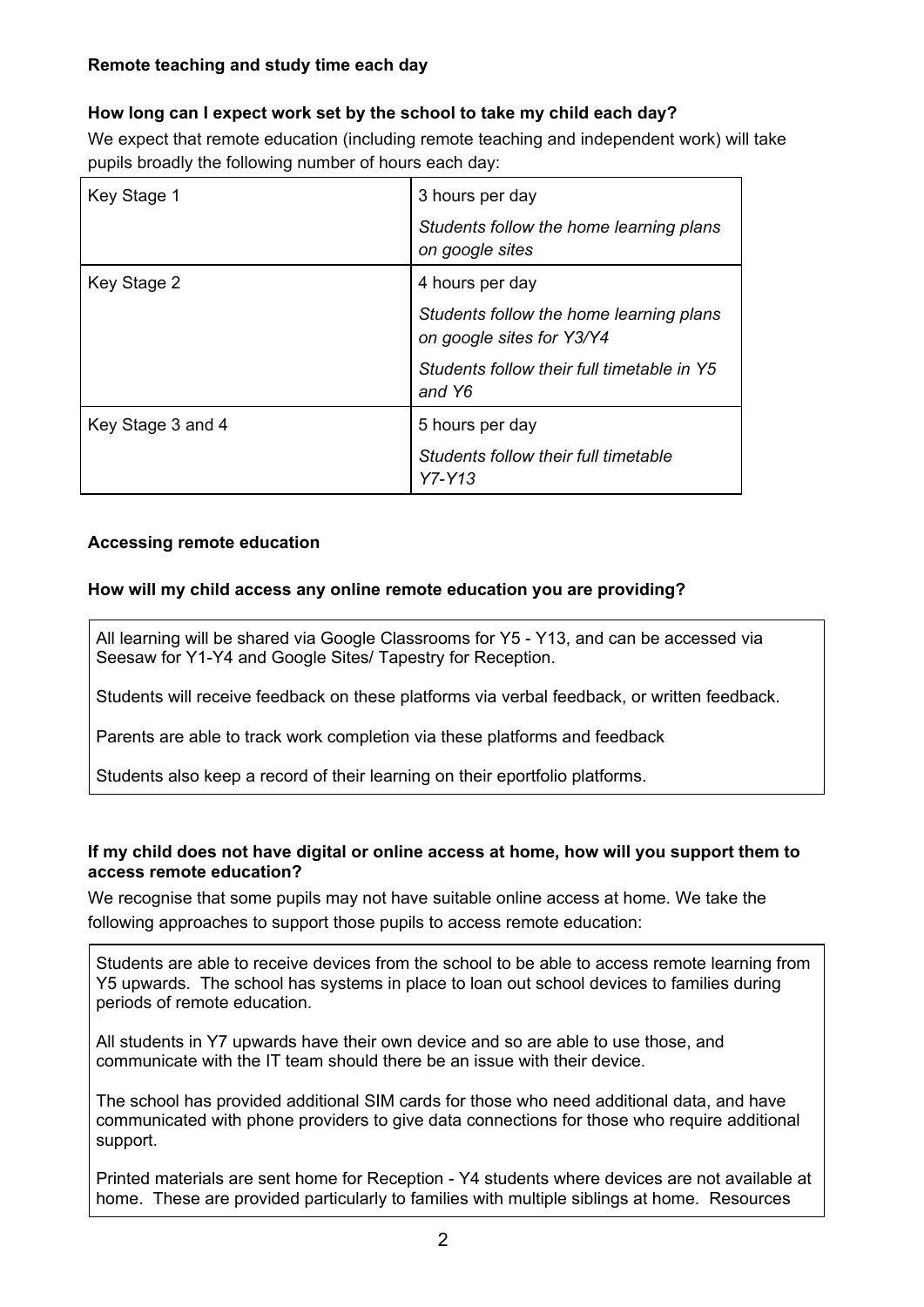are sent home either by mail, or dropped off to children's houses where they live locally to the school.

Materials can be brought back to school after isolation periods for marking and feedback.

The school regularly surveys families to know which families require additional support around digital access.

#### **How will my child be taught remotely?**

We use a combination of the following approaches to teach pupils remotely:

The School predominantly uses Google Hangouts and Google Classroom for remote learning in Y5-Y13, with SeeSaw and Google Sites being used for Y1-Y4, and Tapestry and Google Sites for Reception.

Hangouts are used for lessons, whole school assemblies and intervention sessions.

Our remote learning provision is a blend of the following:

- Listen and learn to lessons going on in the classroom
- Live teaching sessions
- Pre-recorded lessons
- Assignments on Google classrooms with teacher presentations
- Assignment briefs on Google classrooms
- Work set from textbooks (particularly for GCSE and A-Level year groups
- Recorded teaching materials prepared nationally (Oak National Academy, Tutor2u etc)

#### **Engagement and feedback**

#### **What are your expectations for my child's engagement and the support that we as parents and carers should provide at home?**

All children are expected to attend their online learning sessions from Y5 - Y13 and each individual lesson has a register taken with follow up from teachers and pastoral leaders for non-attendance.

For younger children we recognise that parents need to balance their work and school work, and therefore make sessions available via our online learning platforms (Google sites, Seesaw)

#### **How will you check whether my child is engaging with their work and how will I be informed if there are concerns?**

Your child's learning and engagement will be monitored by their class teacher / coach and they will be in contact with you if there are any concerns around their learning and participation. Regular contact is made by pastoral leaders over periods of remote learning.

Following communication with home, the school will take action to ensure the young person is supported in their remote learning - through getting devices sorted, sending materials home, ensuring follow up with teachers etc.